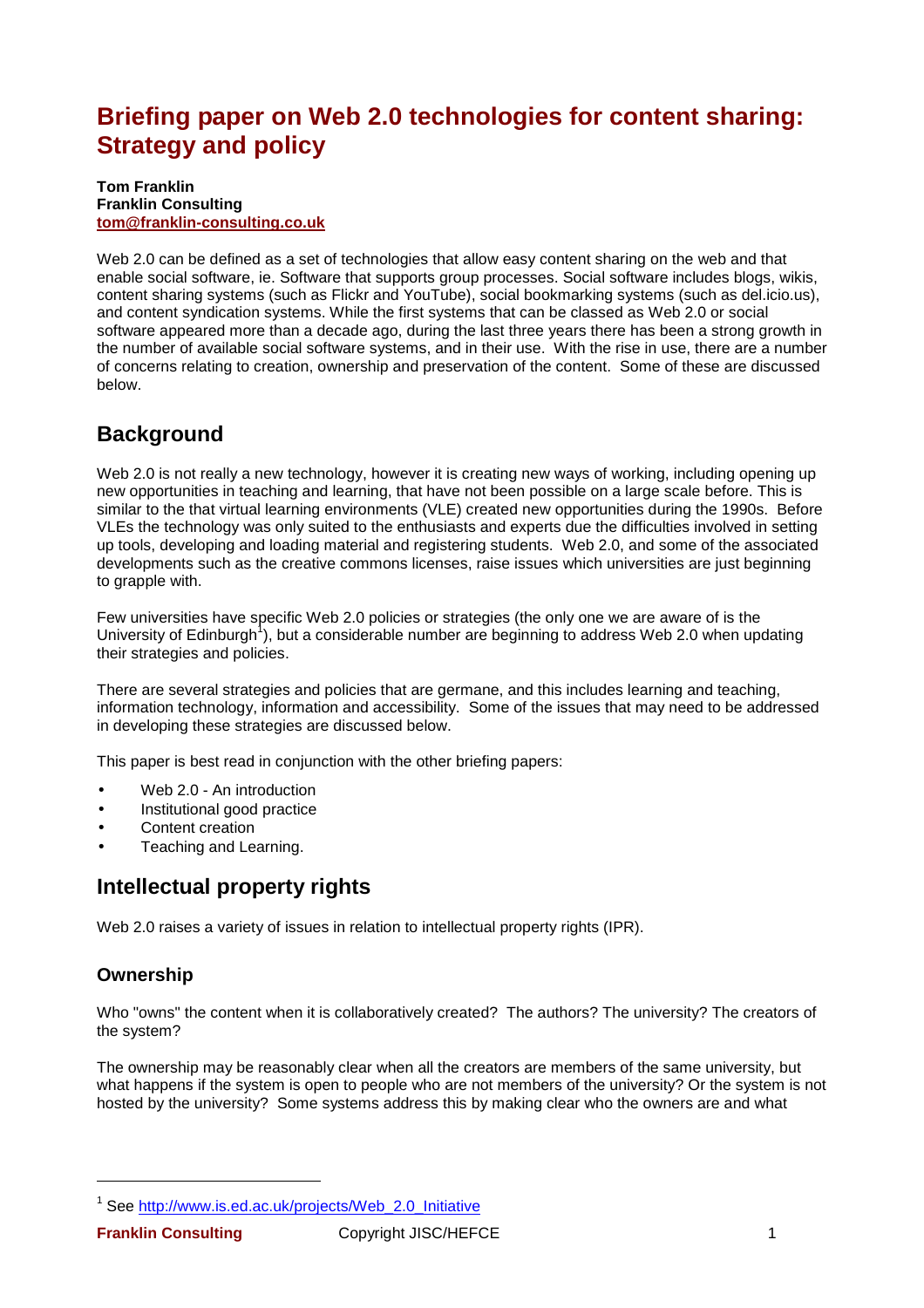rights people have on all systems, often making use of one of the creative commons licenses<sup>2</sup>. This report, for instance, cannot be published under creative commons license by the authors as the contract specifies: "The information provided in the final report and the rights to all other outputs, shall become HEFCE/JISC property".

#### **Re-use**

Universities make considerable use of published materials in teaching and learning which may be in paper or electronic form. These include text books, academic papers, learning objects and pre-prints. When these are included a Web 2.0 environment they may become visible to people outside the university, and the current licensing arrangements may need to be reconsidered.

What are appropriate licenses to negotiate with suppliers that allow for appropriate use and visibility or materials? This may raise issues of who is a "member" of a university. Clearly employees and students are, and visiting lecturers are usually deemed to be. But what of someone from outside who participates in a single activity? These issues are not new, or specific to Web 2.0 but it is bringing some of these issues to the fore.

Should it be possible to amend (commercially) published resources? Or only to comment on them?

## **Accessibility**

While there are some accessibility concerns with a number of Web 2.0 systems, many of which make use of technologies such as Ajax, JavaScript and Java which can cause problems for some there are also a number of potential benefits. For instance, students can describe content in other technologies. It is easy to add transcripts or notes to audio or video for instance which offer alternative affordances.

How can the features of Web 2.0 be harnessed to enhance accessibility for all students (and staff)?

Are there particular approaches that should be supported in teaching and learning strategies?

# **Teaching methods<sup>3</sup>**

It has been widely argued that Web 2.0 will fundamentally change teaching and learning, by making the students partners in the creation of knowledge rather than passive consumers. Chris Lehmann argues<sup>4</sup> "It's about collaboration -- it's about understanding that we are more than the sum of our parts. It's about understanding that my ideas will be made better if I listen to your ideas. And it recognizes that your ideas could influence me no matter where you live, as long as we both have access to a blog or a wiki." It has been suggested that Web 2.0 is particularly suited to social constructivism, which may be defined as emphasising the importance of culture and context in understanding what occurs in society and constructing knowledge based on this understanding<sup>5</sup>. However, some new models of learning have been proposed including Connectivism. George Siemens $\overline{6}$  defines Connectivism by saying:

"Connectivism is the integration of principles explored by chaos, network, and complexity and self-organization theories. Learning is a process that occurs within nebulous environments of shifting core elements – not entirely under the control of the individual. Learning (defined as actionable knowledge) can reside outside of ourselves

l

<sup>2</sup> See http://creativecommons.org/ where there are a variety of licenses permitting various different forms or re-use.

 $^3$  There are many different pedagogic models, for a good list of instructional design theories see http://carbon.cudenver.edu/~mryder/itc\_data/idmodels.html (which divides them into Modern Prescriptive and Postmodern Phenomenological Models.

<sup>4</sup> http://practicaltheory.org/serendipity/index.php?/archives/747-Some-Thoughts-About-School-2.0-Part-1.html

<sup>5</sup> This definition is taken from Beaumie, Social Constructivism http://www.coe.uga.edu/epltt/SocialConstructivism.htm

<sup>&</sup>lt;sup>6</sup> Connectivism: A Learning Theory for the Digital Age, George Siemens, http://www.elearnspace.org/Articles/connectivism.htm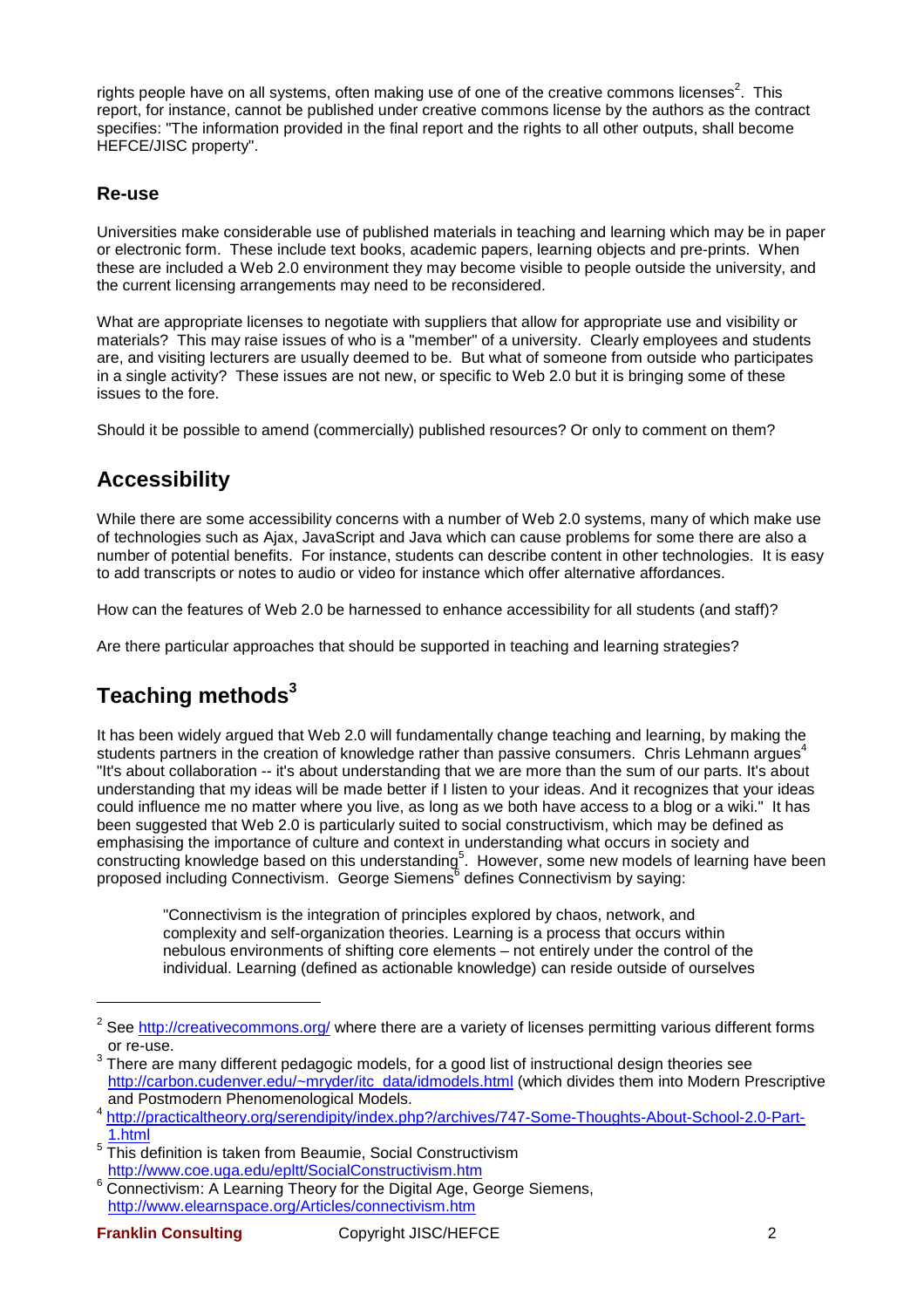(within an organization or a database), is focused on connecting specialized information sets, and the connections that enable us to learn more are more important than our current state of knowing."

On the other hand, many argue that there is nothing new in Web 2.0 for education (or learning 2.0, or education 2.0). Indeed one could argue that the ideas espoused by writers on learning 2.0 have already been expressed at least since Plato.

- Do we need to consider new pedagogic models?
- Do these need to be reflected in learning and teaching strategies?

### **Assessment**

As the teaching and learning briefing paper suggest, one of the strengths of Web 2.0 is its ability to support group work. However, the assessment of group work has always been problematic given that individual members may contribute differing effort and ability to the submitted work. However, if the work is open to the world to view, comment on or even jointly develop then issues arise over how to assess the work and how to assign credit. While it is true that it is possible in many systems to view the history and see what people have contributed this is not unproblematic: if some members are better writers than others their contribution may be the visible contribution while others may have done the research or developed the thesis and this might not show. It may also be placing a tremendous burden on the marker to not only look at the final work but to view how it was developed.

- Do we need new methods of assessment for Web 2.0?
- What are effective forms of assessment?
- How far do the needs of assessment determine the nature of the course?
- Do teaching, learning and assessment strategies need to take specific account of Web 2.0?

## **Security**

We are taking the term security very widely to include personal security, network and IT systems security.

#### **Personal security**

Web 2.0 opens systems up to much wider and more open use, and there are concerns over child protection (rarely a problem in universities, though issues may arise in field like medicine, health, social work and education) and cyber-bullying.

What policies need to be in place to protect staff and students from abuse?

#### **Network and IT Systems Security**

All universities have acceptable usage policies (it is a requirement for connection to JANET), but many go much further and block a wide variety of ports and tools. In some cases this is because of concerns over bandwidth usage (many universities have been blocking Skype for fear of becoming a super-node and having undue network traffic). Others have blocked services such as FaceBook and MySpace either over concern about legal responsibility for postings or because of fear of issues like cyber bullying.

What is the right balance between openness and safety?

### **Hosted or commercial services**

Many universities are beginning to host their own Web 2.0 services, either within the VLE or separately. Examples include the University of Warwick offering all students a personal blog, the University of Leeds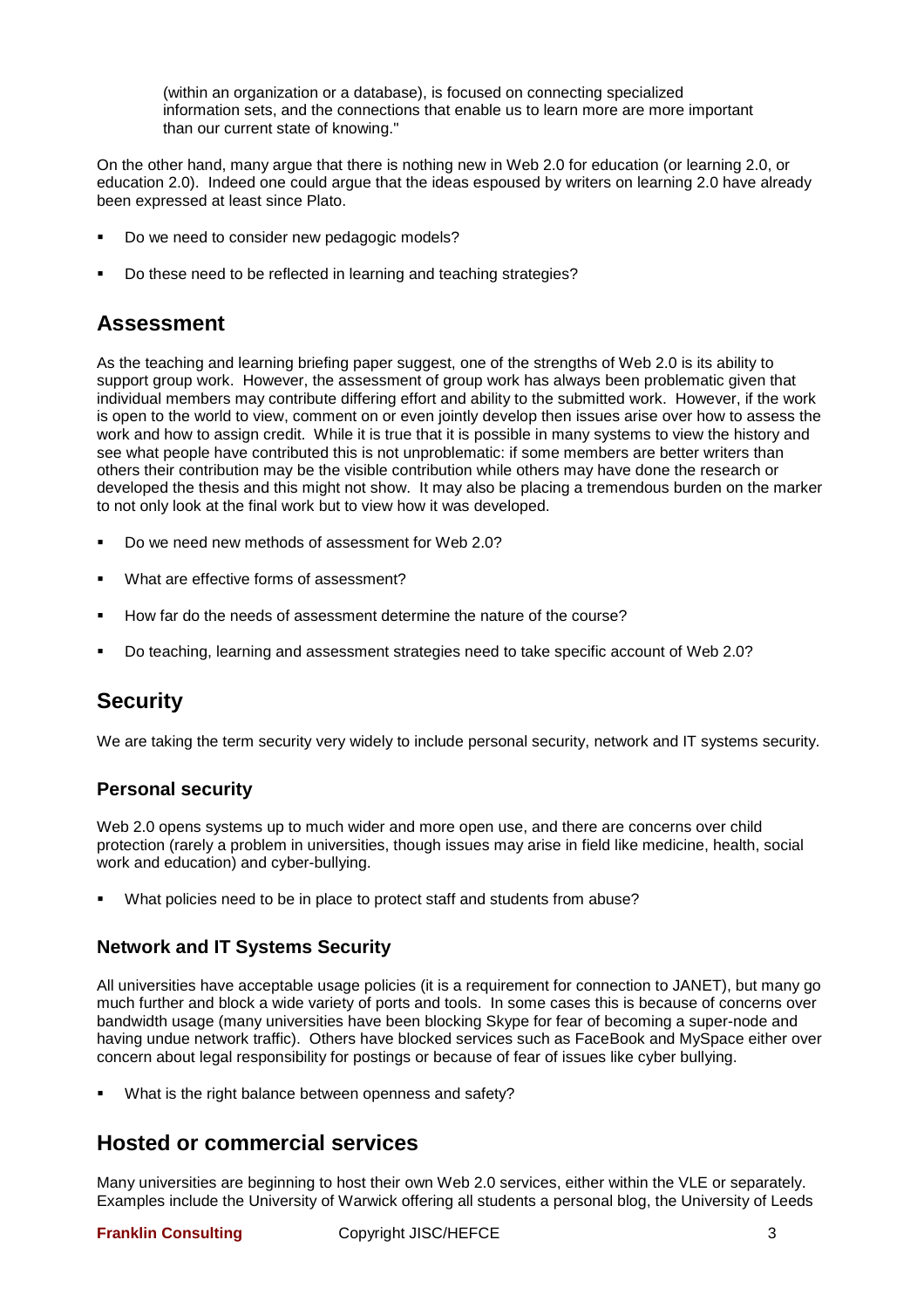offering blogs on those courses where lecturers ask for it or the University of Brighton offering elgg<sup>7</sup> to all members. Equally, some lecturers are finding that it is better to go to the places that their students are already using, and there are reports of lecturers shifting to systems like MySpace after finding that students will not engage within the VLE.

There are a number of other important issues. We have already discussed the ownership of the content, but there are also issues around controlling access to the content, registering course cohorts automatically into the system and defining communities.

There are also commonly expressed concerns around the long term sustainability of many of the Web 2.0 systems. Many are start up companies, and inevitably some will fail. Will content continue to be available? What happens if the company closes in the middle of a course? What happens if they decide to start charging users?

- Is it safe to rely on commercial systems? Or should they be hosted by the institution?
- If commercially hosted systems are used what safeguards need to be in place?
- If internally hosted systems are used will a university be able to offer the range and variety that staff and students want?
- If internally hosted will students have continues access to "their" account once they leave?
- How can students take their data with them?

## **Preservation**

Content is important and the one of the key functions of universities has been the preservation of information. Historically this has been done using published works and theses retained in a library. With electronic resources three new issues present themselves:

- What is the authoritative version of an artefact? This is especially problematic where many people are contributing to it. At what point does it become something that should be preserved? Should all the changes be preserved too?
- What is the status of a work? If it can always be changed then how can peer review (or similar processes) be used to determine its value and authority? And what is the scope of any such review?
- How can the content be preserved in a form in which it can continue to be accessed? Technology is changing very fast, and while some formats will be usable for a long time (HTML for instance) others may not be. Will a MySQL database still be usable in 20 years on the hardware and operating systems available then?

These raise issues that can be addressed in information policy and might include:

- Who determines what information should be archived?
- What formats are appropriate for preservation? How far does this restrict content creation?

# **Conclusion**

Brian Kelly<sup>8</sup> in a recent presentation "Web 2.0: How Should IT Services and the Library Respond?" concluded that "We need to avoid simplistic solutions to the complexities" going on to list some of these simplistic solutions by assigning them to what he called fundamentalists:

- **Open Standards Fundamentalist**: we just need XML
- **Open Source Fundamentalist**: we just need Linux
- **Vendor Fundamentalist:** we must need next version of our enterprise system (and you must fit in with this)
- **Accessibility Fundamentalist**: must do WAI WCAG

l

<sup>7</sup> http://elgg.org/

<sup>&</sup>lt;sup>8</sup> http://www.ukoln.ac.uk/web-focus/events/meetings/emuit-2006-11/web2.0-challenges.ppt